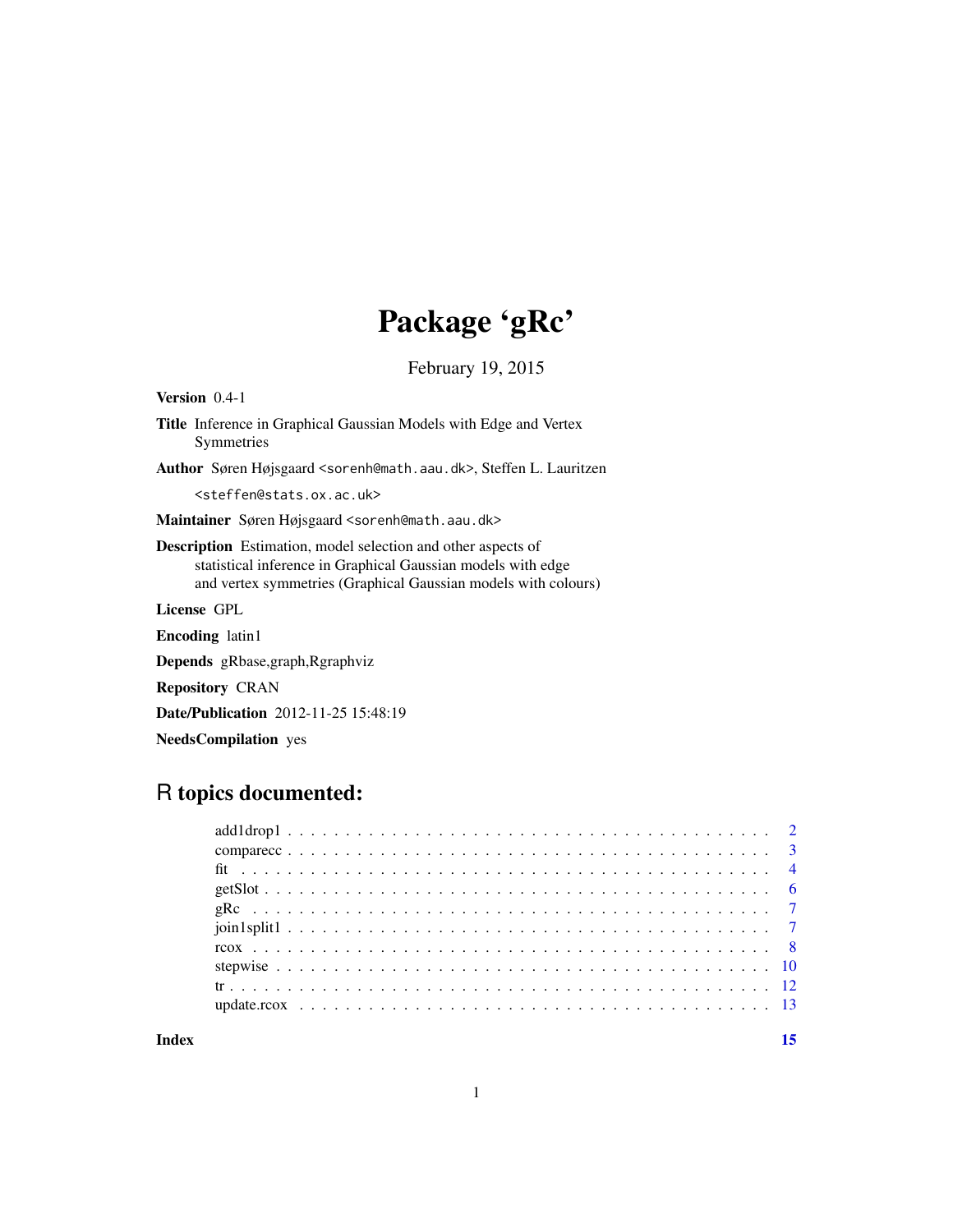<span id="page-1-1"></span><span id="page-1-0"></span>

Make a test for adding/dropping all colour classes in scope for an RCOX model.

#### Usage

```
## S3 method for class 'rcox'
add1(object, scope, details = 0, trace = 0, ...)## S3 method for class 'rcox'
drop1(object, scope, details = 0, trace = 0, stat = "wald", ...)
```
#### Arguments

| object    | An RCOX model, an object of class 'rcox'                                                    |
|-----------|---------------------------------------------------------------------------------------------|
| scope     | A set of edge colour classes to be considered for addition or deletion, see 'de-<br>tails'. |
| details   | Control the amount of output created.                                                       |
| trace     | For debugging purposes                                                                      |
| stat      | Either "wald" for a Wald statistic or "dev" for a deviance statistic.                       |
| $\ddotsc$ | Additional arguments, currently unused.                                                     |

#### Value

A list with entries:

| tab | A data frame with the test results |
|-----|------------------------------------|
| -CC | A list of colour classes           |

#### Note

Note that the keyword 'stat' is not available for add1 because this function expands the current model and hence the Wald statistic is not available.

#### Author(s)

Søren Højsgaard, sorenh@agrsci.dk

#### See Also

[comparecc](#page-2-1), [stepadd1](#page-9-1), [stepdrop1](#page-9-1)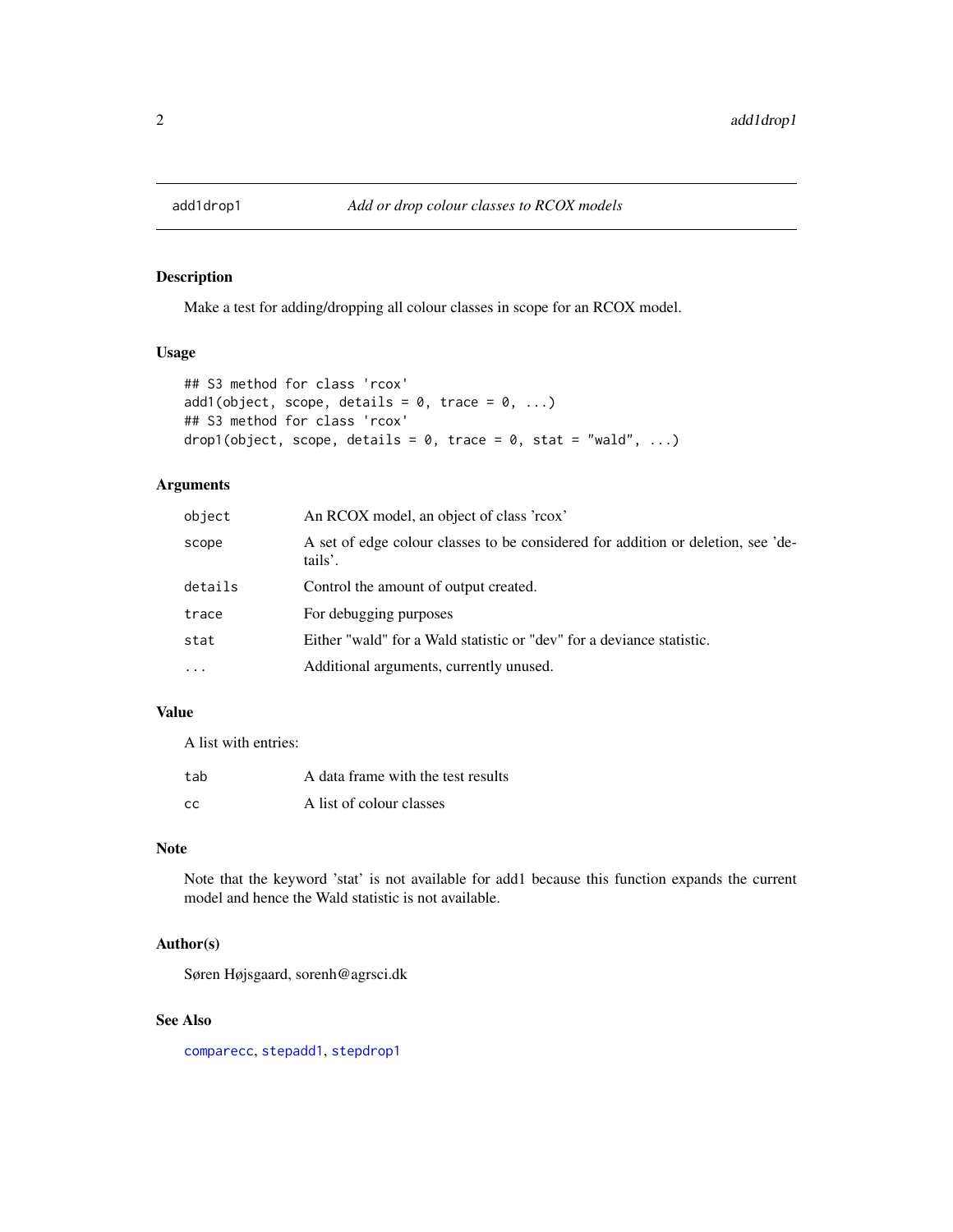#### <span id="page-2-0"></span>comparecc 3

#### Examples

```
data(math)
gc.sat <- ~me:ve:al:st:an
gc.1 <- ~me+ve+al+st+an
m.sat <- rcox(gm=gc.sat, data=math)
m.1 <- rcox(gm=gc.1, data=math)
t.sat <- drop1(m.sat)
t.sat$tab
t.sat$cc
t.1 <- add1(m.1)t.1$tab
t.1$cc
```
<span id="page-2-1"></span>comparecc *Compare colour classes of an RCOX model*

#### Description

A general function for pairwise comparisons of colour classes in an RCOX model, i.e. for testing whether the corresponding parameters are significantly different

#### Usage

comparecc(object, cc1 = NULL, cc2 = NULL, type = "ecc", stat = "wald", details = 1)

#### Arguments

| object   | An RCOX model, an object of class 'rcox'                                                       |
|----------|------------------------------------------------------------------------------------------------|
| cc1, cc2 | Lists of colour classes of type 'type', see 'details' for an explanation of the<br>defaults.   |
| type     | Either "ecc" for edge colour classes or "vcc" for vertex colour classes                        |
| stat     | Base the comparison on either "wald" for a Wald statistic or "dev" for a deviance<br>statistic |
| details  | Control the amount of output created.                                                          |

#### Details

All colour classes specified in cc1 are compared with all those given in cc2 (duplicate entries are not compared). If cc2=NULL (the default) then all colour classes specified in cc1 are compared with all colour classes in the model except those specified in cc1. If cc1=NULL (the default) and cc2=NULL then all pairwise comparisons are made.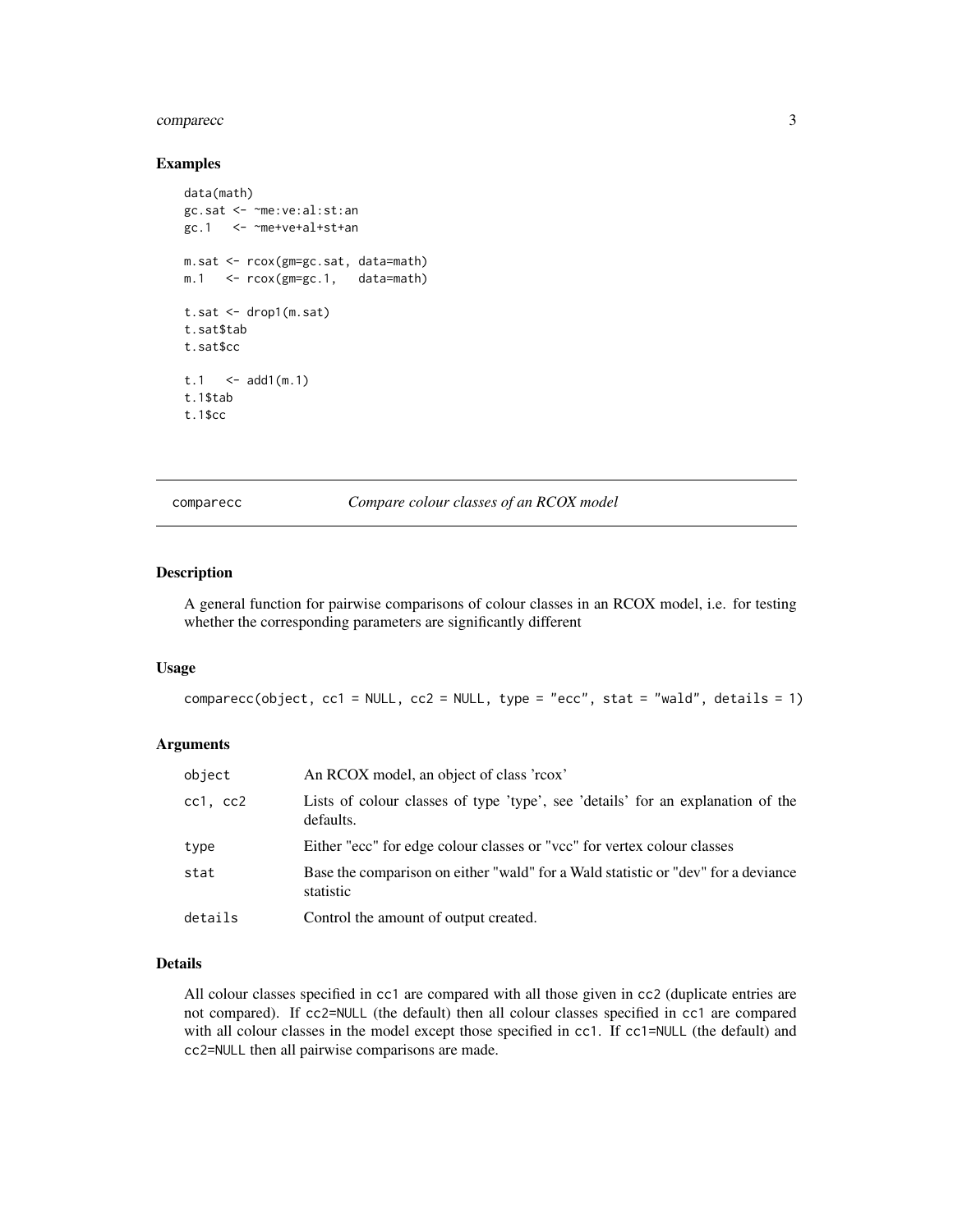#### <span id="page-3-0"></span>Value

A list with entries:

| tab      | A data frame with the test results |
|----------|------------------------------------|
| cc1, cc2 | Lists of colour classes            |

#### Author(s)

Søren Højsgaard, sorenh@agrsci.dk

#### See Also

[add1.rcox](#page-1-1), [drop1.rcox](#page-1-1), [stepadd1](#page-9-1), [stepdrop1](#page-9-1), [join1](#page-6-1), [split1](#page-6-1), [stepjoin1](#page-9-1), [stepsplit1](#page-9-1)

#### Examples

```
data (math)
gm = \neg al:an:stvcc = list(~me+st, ~ve+an, ~al)
ecc = list(~me:ve+me:al, ~ve:al+al:st)
m1 <- rcox(gm=gm, vcc=vcc, ecc=ecc, data=math)
m1
comparecc(m1, type="vcc")
comparecc(m1, type="ecc")
```
fit *Fit RCOX models*

#### Description

This is a general function for fitting RCOX models (i.e.\ RCON and RCOR models) using different estimation algorithms.

#### Usage

```
## S3 method for class 'rcox'
fit(object, Kstart=object$Kstart, method = object$method, control = object$control,
details = object$details, trace = object$trace, returnModel = TRUE,...)
```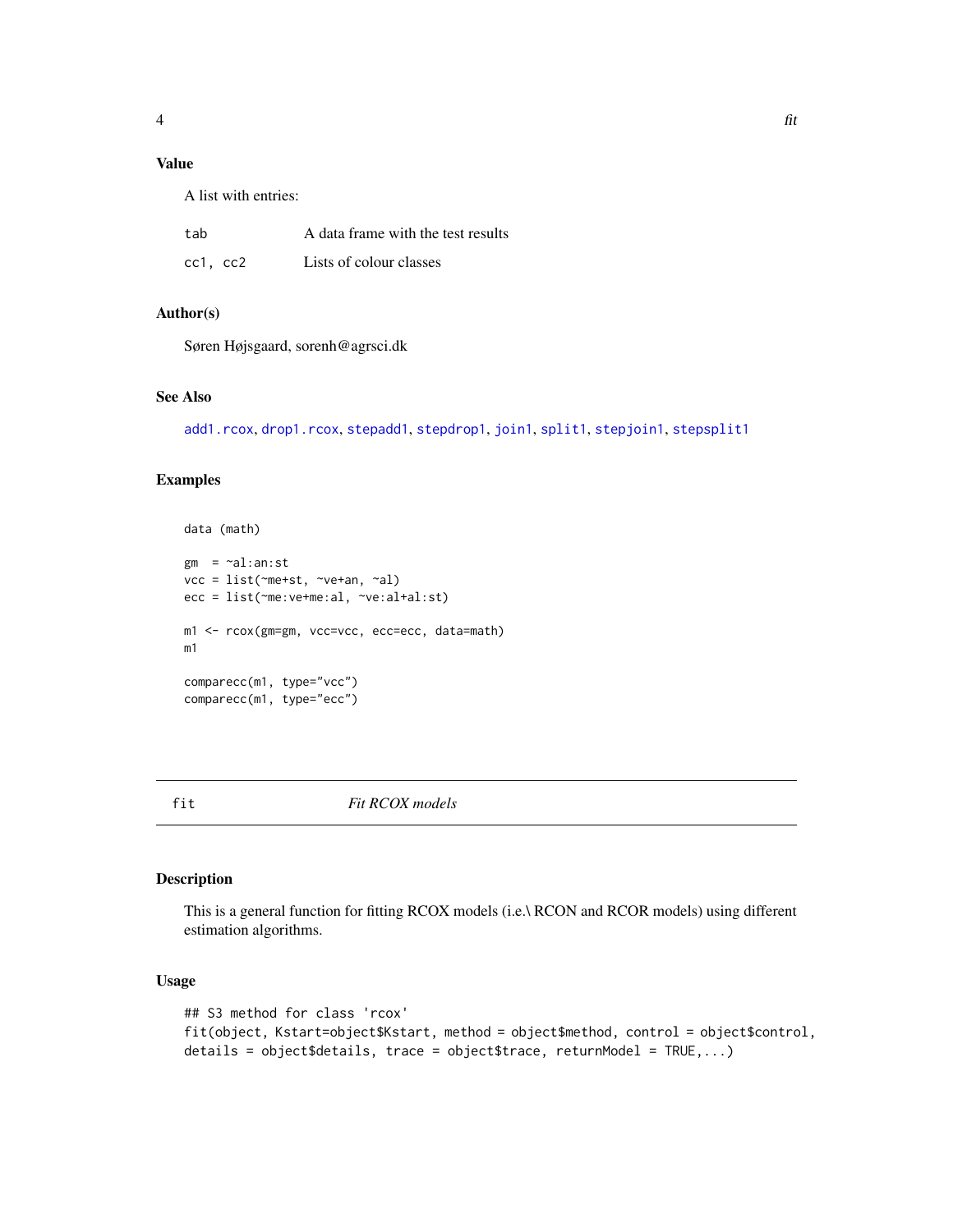#### <span id="page-4-0"></span>Arguments

| object      | An RCOX model object (an object of class 'rcox')                                                                                                                                                         |
|-------------|----------------------------------------------------------------------------------------------------------------------------------------------------------------------------------------------------------|
| Kstart      | An initial value for the concentration matrix.                                                                                                                                                           |
| method      | The specific estimation method. Can be either "scoring", (a modified Fisher<br>scoring algorithm), "ipm" (iterative partial maximization), "matching" (score<br>matching) or "user" (currently not used) |
| control     | A list controlling the fitting algorithms. See the 'details' section.                                                                                                                                    |
| details     | The amount of details printed on the screen. O means no details at all.                                                                                                                                  |
| trace       | Controls various diagnostics print outs. A debugging feature not intended for<br>the user.                                                                                                               |
| returnModel | If TRUE the model object m is returned with fitting info added to it. If FALSE<br>only the fitting info is returned.                                                                                     |
| $\cdots$    | Additional arguments; currently not used.                                                                                                                                                                |

#### Details

The fitted parameters etc. can be extracted using 'fitInfo(m)'.

The control argument is a list with named entries. Most important are the entries 'maxouter' and 'maxinner' (which both defaults to 25) for controlling the estimation algorithms. For other components please refer to the code.

#### Value

An RCOX model object.

#### Author(s)

Søren Højsgaard, sorenh@agrsci.dk

#### See Also

[rcox](#page-7-1), [update.rcox](#page-12-1)

#### Examples

```
data(math)
gm = \neg al:an:stvcc = list(~me+st, ~ve+an, ~al)
ecc = list(~me:ve+me:al, ~ve:al+al:st)
m1 <- rcox(gm=gm, vcc=vcc, ecc=ecc, data=math, fit=FALSE)
fit(m1, method="matching")
fit(m1, method="scoring")
fit(m1, method="ipm")
```
## MISSING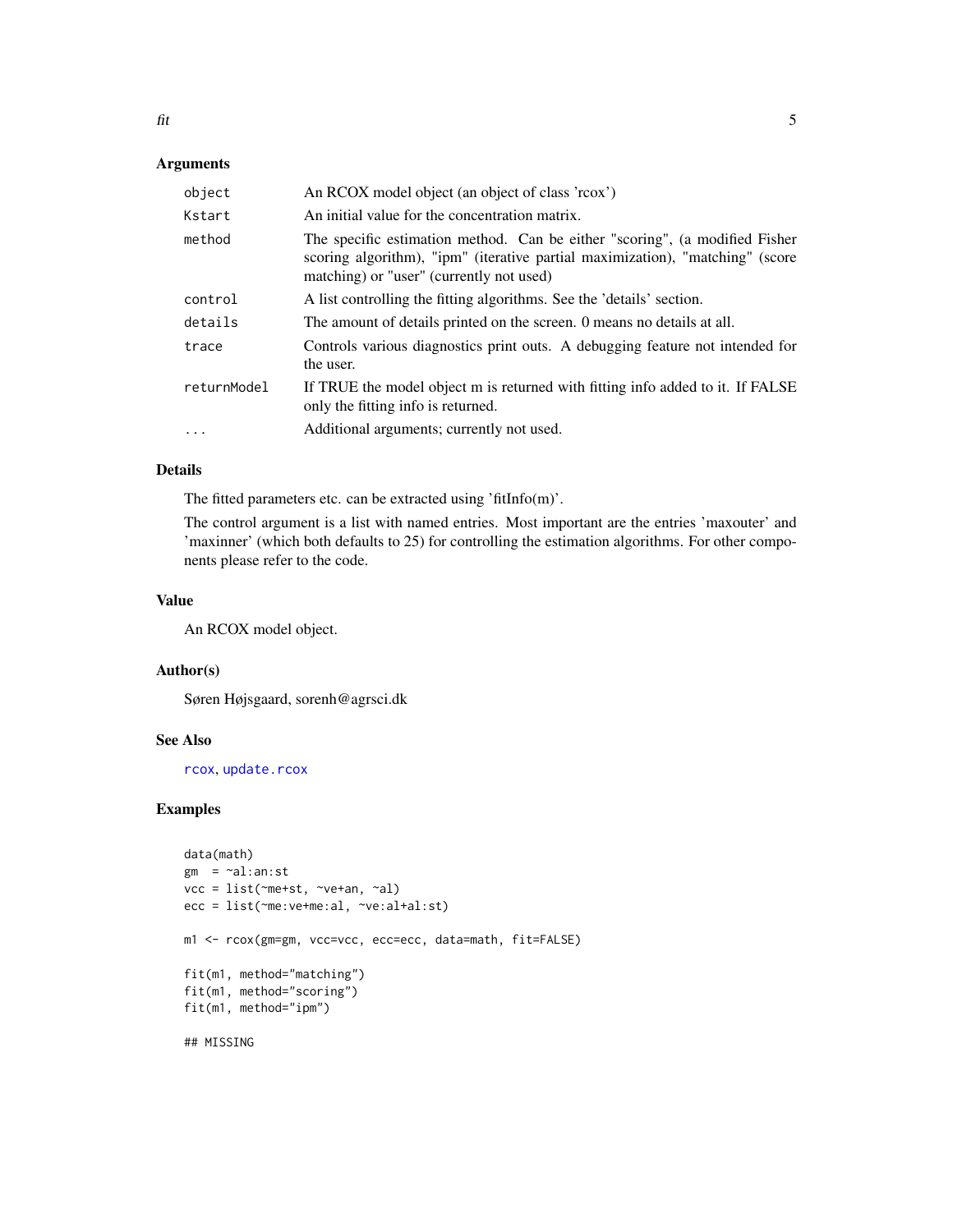<span id="page-5-0"></span>

Accessing RCOX model objects

#### Usage

```
## Accessor functions
getSlot(object,slot)
fitInfo(object,slot)
intRep(object,slot)
dataRep(object,slot)
getecc(object)
getvcc(object)
getedges(object, complement=FALSE)
```
#### Arguments

| object     | An RCOX model object.                                                                            |
|------------|--------------------------------------------------------------------------------------------------|
| slot       | A name of a slot.                                                                                |
| complement | If FALSE, the edges of the model is returned. If TRUE, the edges not in the<br>model is returned |

### Author(s)

Søren Højsgaard, sorenh@agrsci.dk

#### See Also

[rcox](#page-7-1)

#### Examples

```
data(math)
gm = \neg al:an:stvcc = list(~me+st, ~ve+an, ~al)
ecc = list(~me:ve+me:al, ~ve:al+al:st)
m1 <- rcox(gm=gm, vcc=vcc, ecc=ecc, data=math)
getecc(m1)
getSlot(m1,"type")
fitInfo(m1)
fitInfo(m1,"K")
```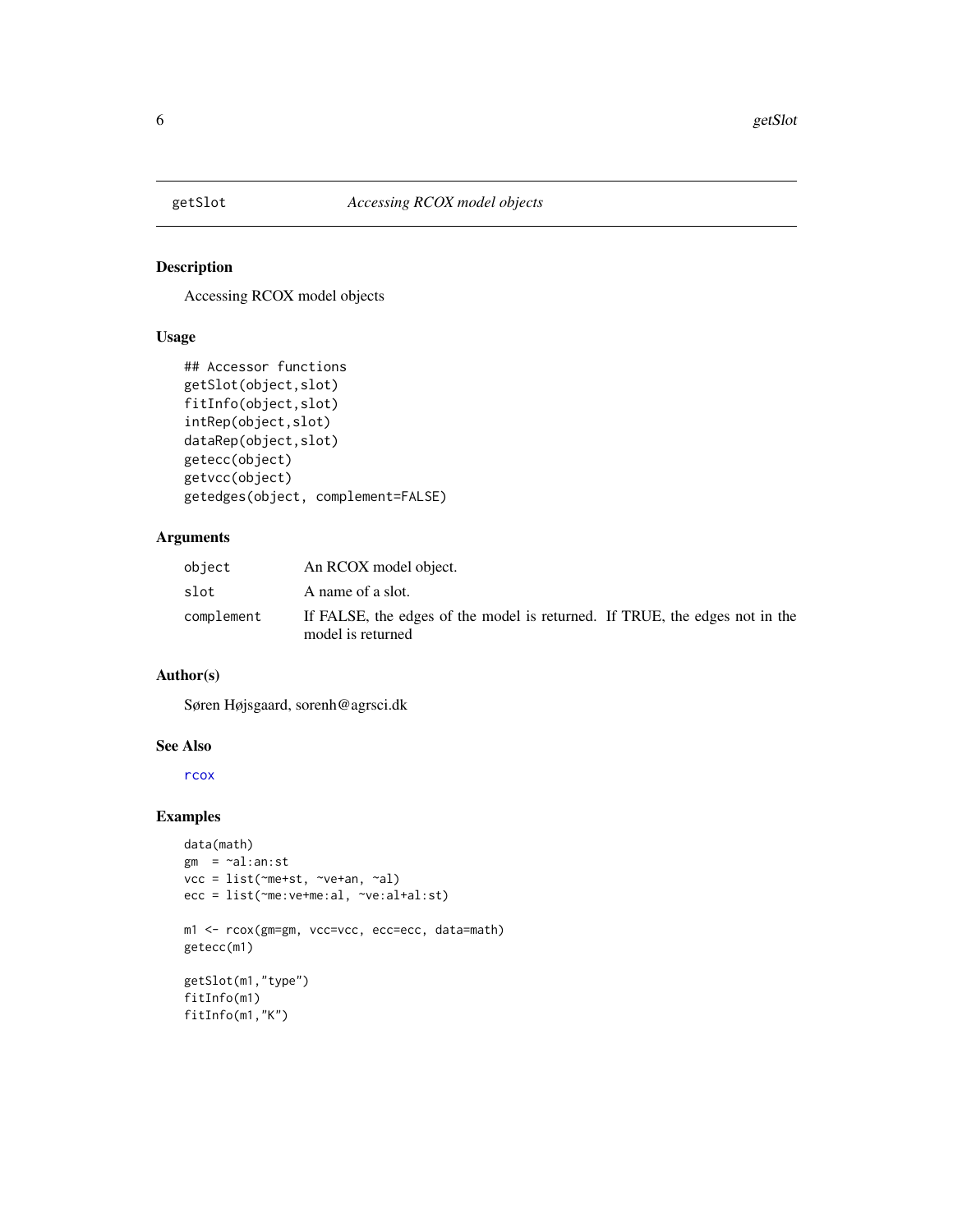<span id="page-6-0"></span>This package is for statistical inference in RCOX models. That is, graphical Gaussian models where specific entries of the inverse covariance matrix or partial correlation matrix have been restricted to being equal. Entries which are restricted to being identical are displayed with identical colours in the independence graph. Hence the name of the package gRc: The "c" stands for colours.

#### Details

The function for specifying RCOX models is rcox, and we refer to the help page for that function for examples.

#### Authors

Søren Højsgaard, sorenh@agrsci.dk

#### See Also

[rcox](#page-7-1)

join1split1 *Joining and splitting of colour classes in RCOX models*

#### <span id="page-6-1"></span>Description

Test for joining of two colour classes (of a specific type) by testing if their corresponding parameters are not significantly different. Split a colour class and test how much this changes the fit of the model.

#### Usage

```
join1(object, scope=NULL, type = "ecc", details = 1,stat = "wald")
split1(object, scope=NULL, type = "ecc", details = 1)
```
#### Arguments

| object  | An RCOX model, an object of class RCOX                                                                                                  |
|---------|-----------------------------------------------------------------------------------------------------------------------------------------|
| scope   | A specification of colour classes which should be considered for joining/splitting.<br>If NULL, then all colour classes are considered. |
| type    | Either "ecc" for edge colour classes or "vcc" for vertex colour classes.                                                                |
| stat    | Either "wald" for a Wald statistic or "dev" for deviance statistic.                                                                     |
| details | Control the amount of output                                                                                                            |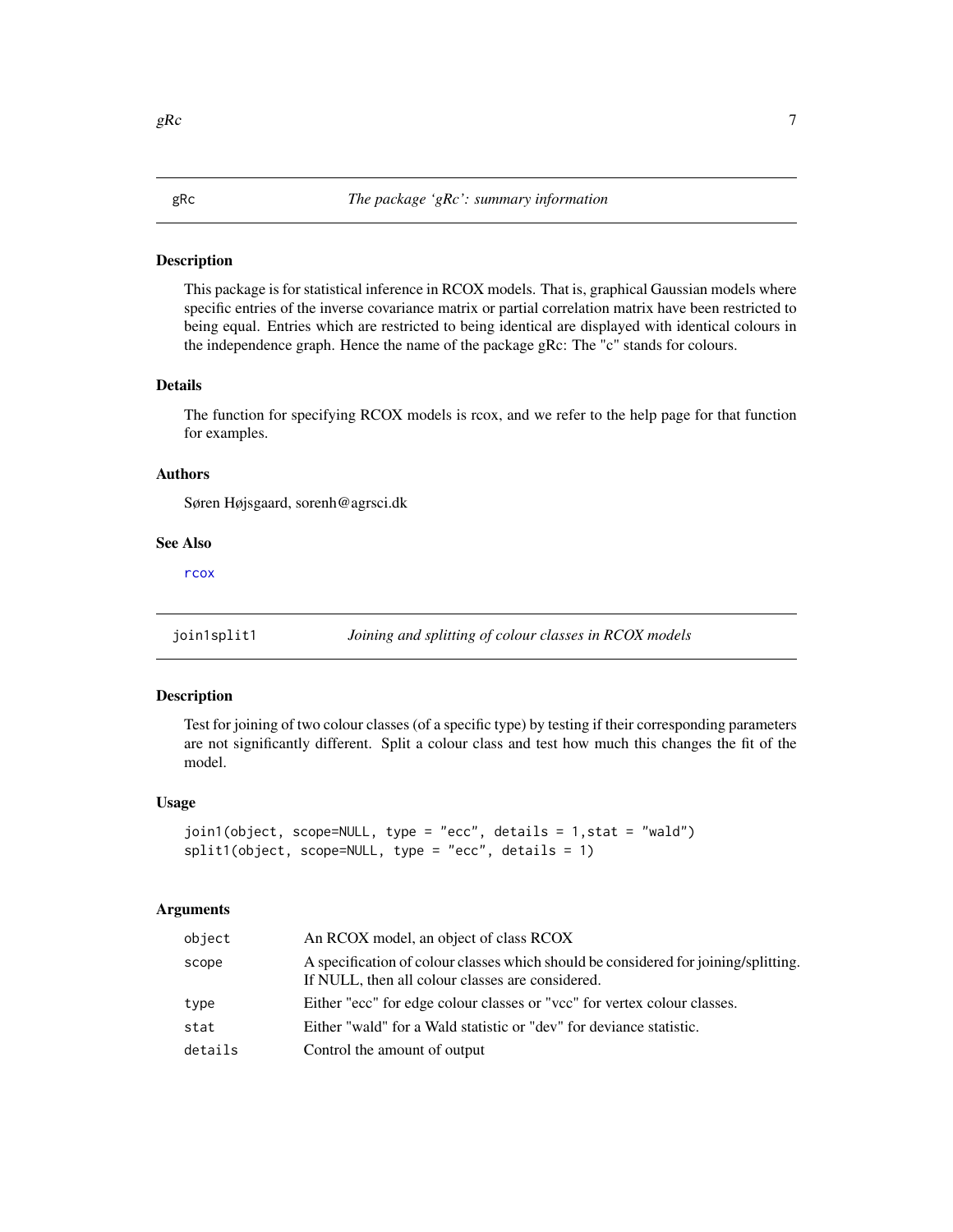<span id="page-7-0"></span>A list with entries:

| tab | A data frame with the test results |
|-----|------------------------------------|
| CC  | A list of colour classes           |

#### Note

Note that the keyword 'stat' is not available for split1 because this function expands the current and hence the Wald statistic is not available. Note also that join1 is simply a wrapper for comparecc applied to edge colour classes.

#### Author(s)

Søren Højsgaard, sorenh@agrsci.dk

#### References

 $\sim$ put references to the literature/web site here  $\sim$ 

#### See Also

[rcox](#page-7-1), [update](#page-0-0), [comparecc](#page-2-1)

#### Examples

```
data(math)
g1 <- ~me:ve:al+al:st:an
m1 <- rcox(gm=g1, data=math)
join1(m1)
gm = -al:an:stvcc = list(~me+st, ~ve+an)
ecc = list(~me:ve+me:al, ~ve:al+al:st)
m2 <- rcox(gm=gm, vcc=vcc, ecc=ecc, data=math, type="rcon")
split1(m2)
```
<span id="page-7-1"></span>rcox *Main function for specifying RCON/RCOR models*

#### Description

This is the main function for specifying and fitting RCON/RCOR models in the package along with certain utility functions.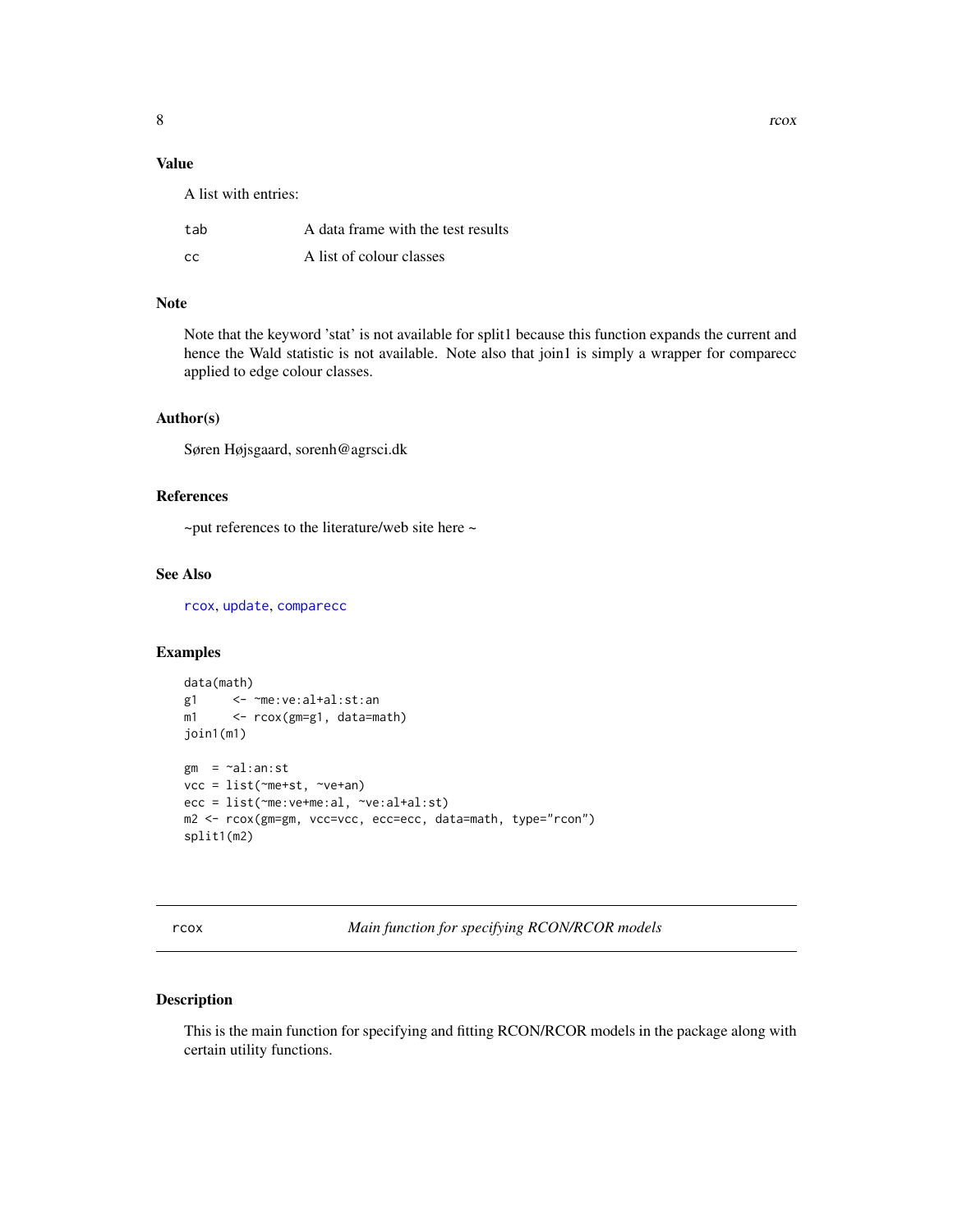#### rcox 9

#### Usage

```
r\text{cox}(\text{gm} = \text{NULL}, \text{vcc} = \text{NULL}, \text{ecc} = \text{NULL}, \text{type} = \text{c("rcon", "rcor"),}method = "ipm",fit = TRUE, data = NULL, S = NULL, n = NULL, Kstart, control = list(),
details=1, trace=0)
```
### Arguments

| gm         | Generating class for a grapical Gaussian model, see 'Examples' for an illustra-<br>tion                |
|------------|--------------------------------------------------------------------------------------------------------|
| <b>VCC</b> | List of vertex colour classes for the model                                                            |
| ecc        | List of edge colour classes for the model                                                              |
| type       | Type of model. Default is RCON                                                                         |
| method     | Estimation method; see 'Details' below.                                                                |
| fit        | Should the model be fitted                                                                             |
| data       | A dataframe                                                                                            |
| S          | An empirical covariance matrix (as alternative to giving data as a data frame)                         |
| n          | The number of observations (which is needed if data is specified as an empirical<br>covariance matrix) |
| Kstart     | An initial value for K. Can be omitted.                                                                |
| control    | Controlling the fitting algorithms                                                                     |
| details    | Controls the amount of output                                                                          |
| trace      | Debugging info                                                                                         |
|            |                                                                                                        |

#### Details

Estimation methods:

'ipm' (default) is iterative partial maximization which when finished calculates the information matrix so that approximate variances of the parameters can be obtained using vcov().

'ipms' is iterative partial maximization without calculating the information matrix. This is the fastest method.

'scoring' is stabilised Fisher scoring.

'matching' is score matching followed by one step with Fisher scoring.

'hybrid1' is for internal use and should not be called directly

#### Value

A model object of type 'RCOX'.

#### Note

demo("gRc-JSS") gives a more comprehensive demo.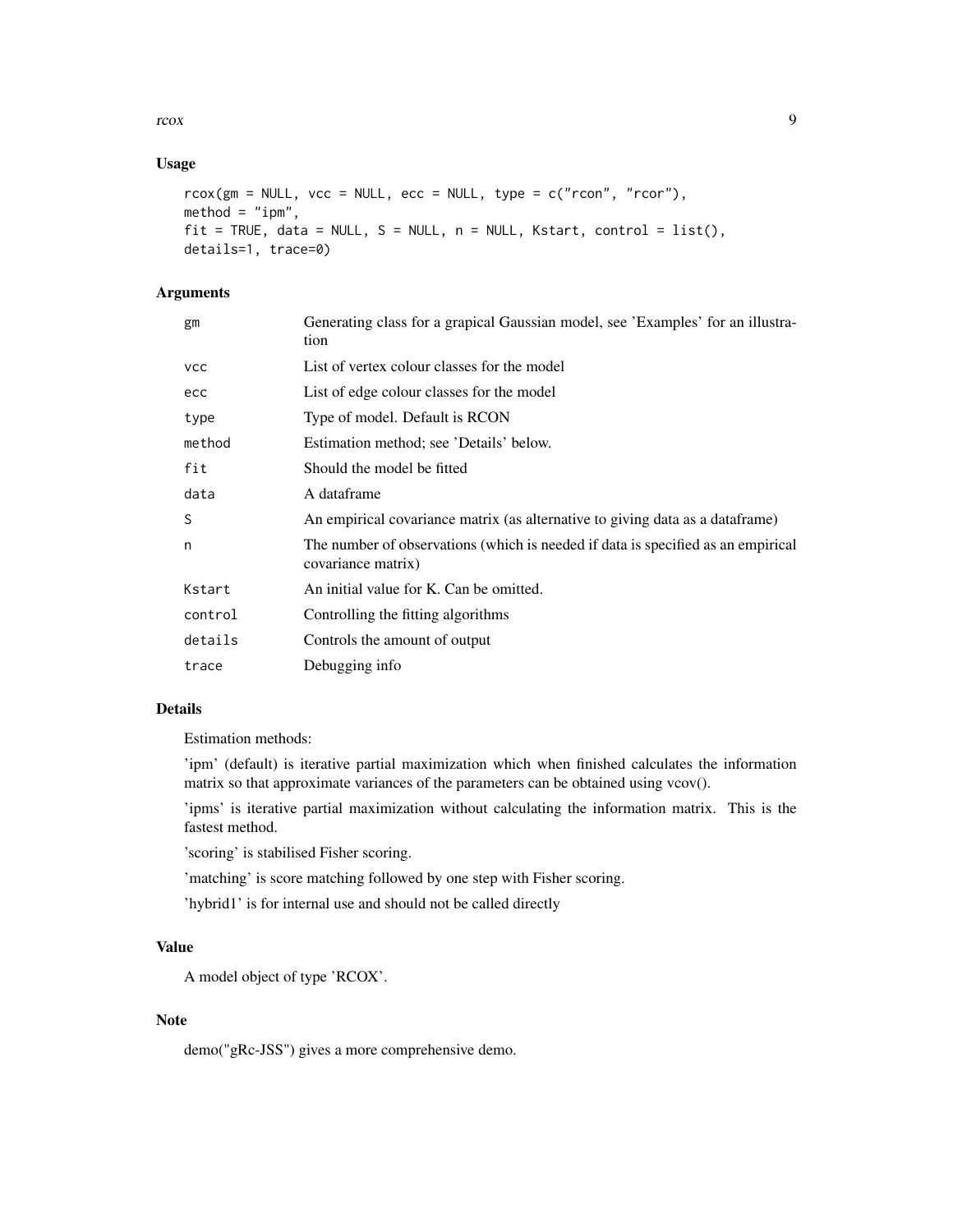#### Author(s)

Søren Højsgaard, sorenh@agrsci.dk

#### Examples

```
data(math)
 gm = \neg al:an:stvcc = list(~me+st, ~ve+an, ~al)
 ecc = list(~me:ve+me:al, ~ve:al+al:st)
 m1 <- rcox(gm=gm, vcc=vcc, ecc=ecc, data=math, method='matching')
 m2 <- rcox(gm=gm, vcc=vcc, ecc=ecc, data=math, method='scoring')
 m3 <- rcox(gm=gm, vcc=vcc, ecc=ecc, data=math, method='ipm')
 m1
 m2
 m3
 summary(m1)
 summary(m2)
 summary(m3)
 coef(m1)
 coef(m2)
 coef(m3)
 vcov(m1)
 vcov(m2)
 vcov(m3)
stepwise Stepwise model selection in RCOX models
```
## <span id="page-9-1"></span>Description

These allow for stepwise model selection in RCOX models by. Model expansion (i.e. forward selection) is obtained by adding edge colour classes and by splitting edge/vertex colour classes. Model reduction (i.e. backward selection) is obtained by dropping edge colour classes and by joining edge/vertex colour classes.

#### Usage

```
stepadd1 (object, criterion = "aic", steps = 1000, k = 2, alpha = 0.05,
headlong=FALSE, random=TRUE, details=1, trace=0,...)
stepdrop1 (object, criterion = "aic", steps = 1000, k = 2, alpha = 0.05,
stat = "wald", headlong=FALSE, random=TRUE, details=1, trace=0,...)
stepjoin1 (object, scope, type = "ecc", criterion = "aic", steps = 1000, k = 2, alpha = 0.05, stat = "w
stepsplit1(object, type = "ecc", criterion = "aic", steps = 1000, k = 2, alpha = 0.05, stat = "wald",
```
<span id="page-9-0"></span>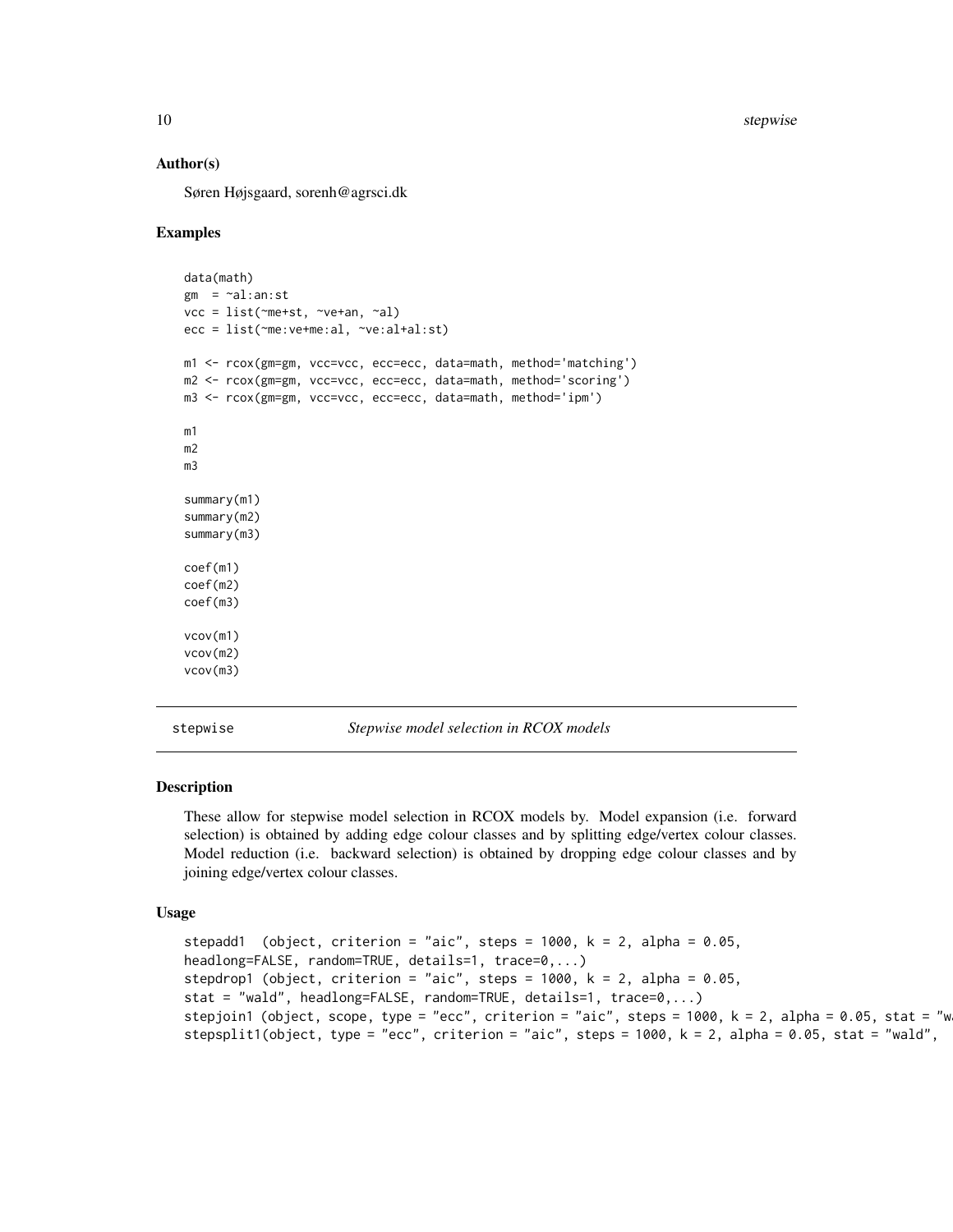#### <span id="page-10-0"></span>stepwise the contract of the contract of the contract of the contract of the contract of the contract of the contract of the contract of the contract of the contract of the contract of the contract of the contract of the c

#### Arguments

| object    | An RCOX model, an object of class RCOX                                                                                                                                              |
|-----------|-------------------------------------------------------------------------------------------------------------------------------------------------------------------------------------|
| scope     | A set (list) of items (edge colour classes or vertex colour classes) to be consid-<br>ered. If missing, then all items are considered.                                              |
| criterion | Either "aic" (the default), "bic" or "test" (for significance test)                                                                                                                 |
| type      | Either "ecc" for edge colour classes or "vcc" for vertex colour classes.                                                                                                            |
| k         | The multiple of the number of degrees of freedom used for the penalty when<br>criterion is "aic". Ignored when criterion is "bic" or "test". Only $k = 2$ gives the<br>genuine AIC. |
| steps     | The maximum number of steps to be considered. The default is 1000 (essentially<br>as many as required). It is typically used to stop the process early                              |
| stat      | Either "wald" for a Wald statistic or "dev" for a deviance statistic.                                                                                                               |
| alpha     | Critical value if 'criterion' is "test". If criterion is "aic" or "bic", the critical<br>value is $0$ .                                                                             |
| headlong  | If TRUE then at each step the first encountered edge that may be removed/added<br>according to the current criterion is done so.                                                    |
| random    | If TRUE, then the edges are examined in random order                                                                                                                                |
| details   | Control the amount of output created.                                                                                                                                               |
| trace     | For debugging purposes                                                                                                                                                              |
| $\cdots$  | Additional arguments, currently not used.                                                                                                                                           |

### Value

Either NULL or a new RCOX model.

#### Note

Note that the keyword 'stat' is not available for stepadd1 and stepsplit1 because these functions expand the current model and hence the Wald statistic is not available.

#### Author(s)

Søren Højsgaard, sorenh@agrsci.dk

## See Also

[split1](#page-6-1) [join1](#page-6-1) [add1.rcox](#page-1-1) [drop1.rcox](#page-1-1) [comparecc](#page-2-1)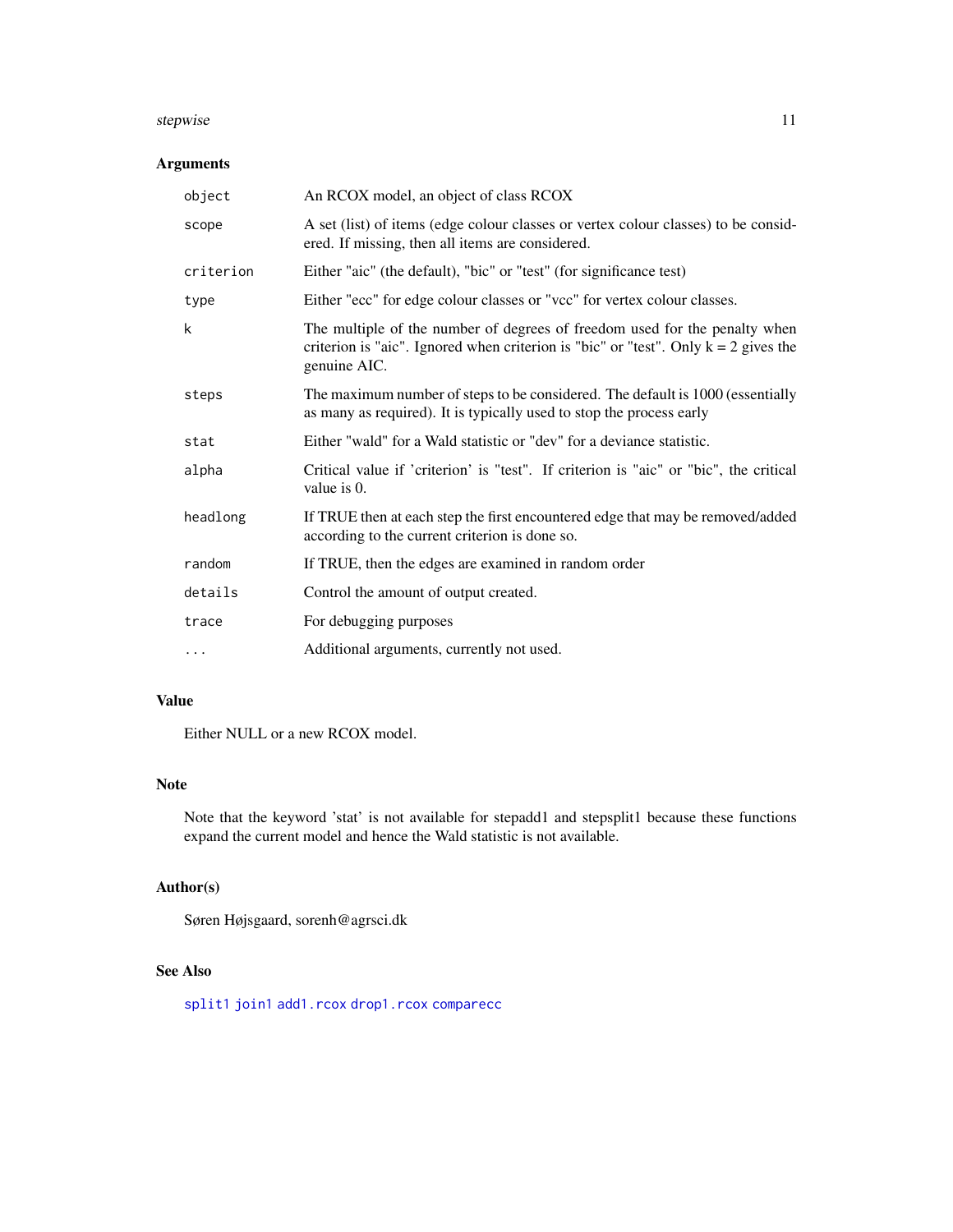<span id="page-11-0"></span>Calculate trace of various matrix products.

#### Usage

```
trA(A)
trAW(A,W)
trAWB(A,W,B)
trAWBW(A,W,B)
trAWBV(A,W,B,V)
```
#### Arguments

| A,B | Square matrices represented as matrices or lists (see examples below). |
|-----|------------------------------------------------------------------------|
| W.V | Square matrices                                                        |

#### Value

A number

#### Author(s)

Søren Højsgaard, sorenh@agrsci.dk

#### Examples

```
d \leq -5W <- matrix(rnorm(d*d),nr=d,nc=d);
V \leftarrow W \leftarrow W + t(W)## Turn list into matrix
##
tomat \leq function(x){
  ans <- do.call("rbind", x)
  storage.mode(ans)<-"double"
  return(ans)
}
A1 <- tomat(list(c(1,2),c(1,3)))
A2 <- tomat(list(1,3,5))
## Just for checking the calculations
##
symMat \leq function(A,d){
```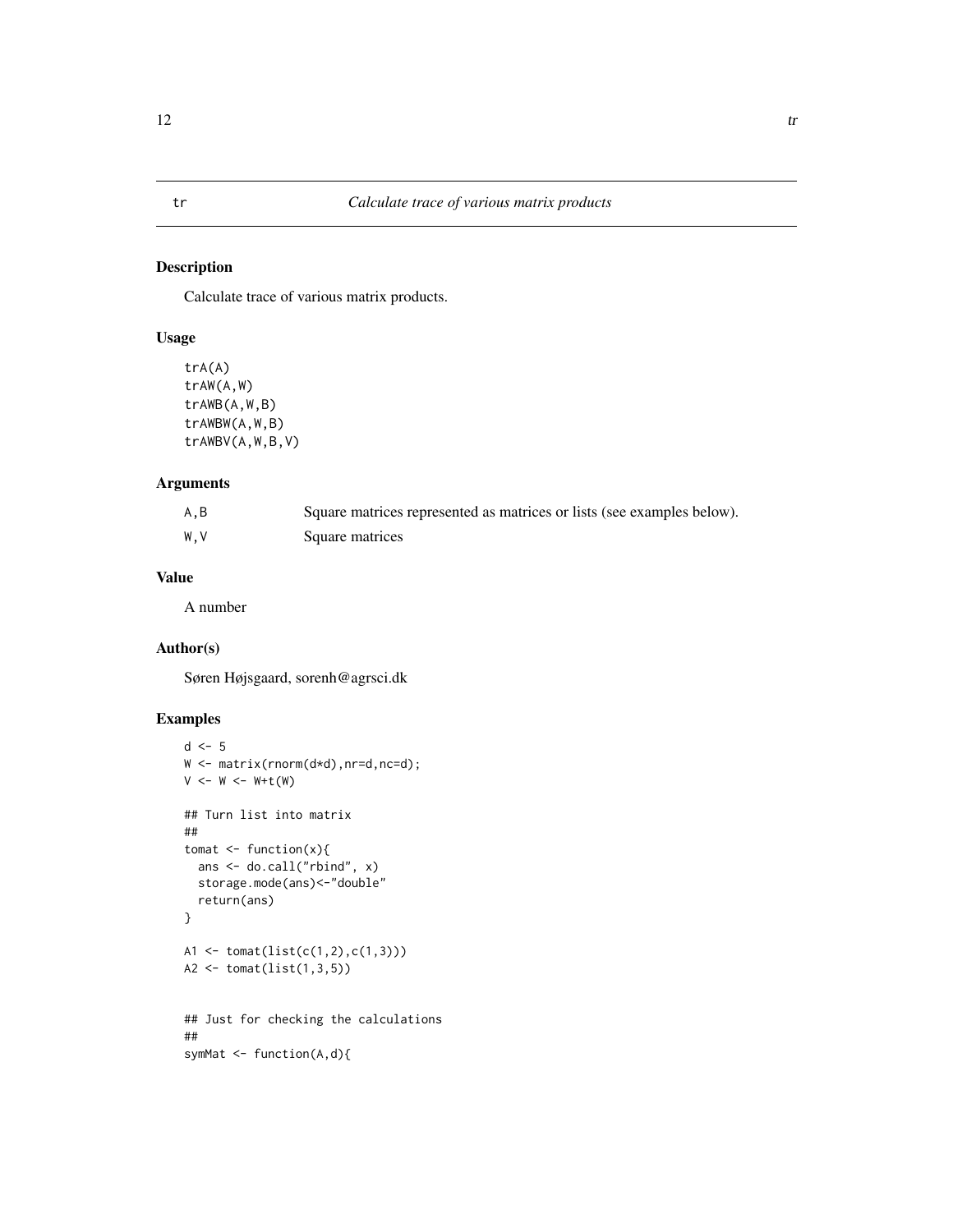#### <span id="page-12-0"></span>update.rcox 13

```
ans <- matrix(0,nr=d,nc=d)
 for (i in 1:length(A)){
   e <- A[[i]]
   if (length(e)=1){ans[e,e] <- 1
   } else {
     ans[e[1],e[2]] <- ans[e[2],e[1]] <- 1
   }
 }
 return(ans)
}
trAW(A1, W)
#sum(diag(symMat(A1,d=d) %*% W))
trAW(A2, W)
#sum(diag(symMat(A2,d=d) %*% W))
trAWB(A1, W, A2)
#sum(diag(symMat(A1,d=d) %*% W %*% symMat(A2,d=d)))
trAWBV(A1, W, A2, V)
#sum(diag(symMat(A1,d=d) %*% W %*% symMat(A2,d=d) %*% V))
```
<span id="page-12-1"></span>update.rcox *Update an RCOX model*

#### Description

update will update and (by default) re-fit an RCOX model.

#### Usage

```
## S3 method for class 'rcox'
update(object, vcc = NULL, ecc = NULL, splitecc = NULL,
splitvcc = NULL, joinvcc = NULL, joinecc = NULL, addecc = NULL, dropecc
= NULL, Kstart = NULL, fit = TRUE, control=NULL, trace = object$trace, ...)
```
#### Arguments

| object   | An RCOX model, an object of class RCOX                  |
|----------|---------------------------------------------------------|
| vcc      | Specification of the vertex colour classes in the model |
| ecc      | Specification of the edge colour classes in the model   |
| splitvcc | Existing vertex colour class to be split                |
| splitecc | Existing edge colour class to be split                  |
| joinvcc  | Existing vertex colour classes to be joined             |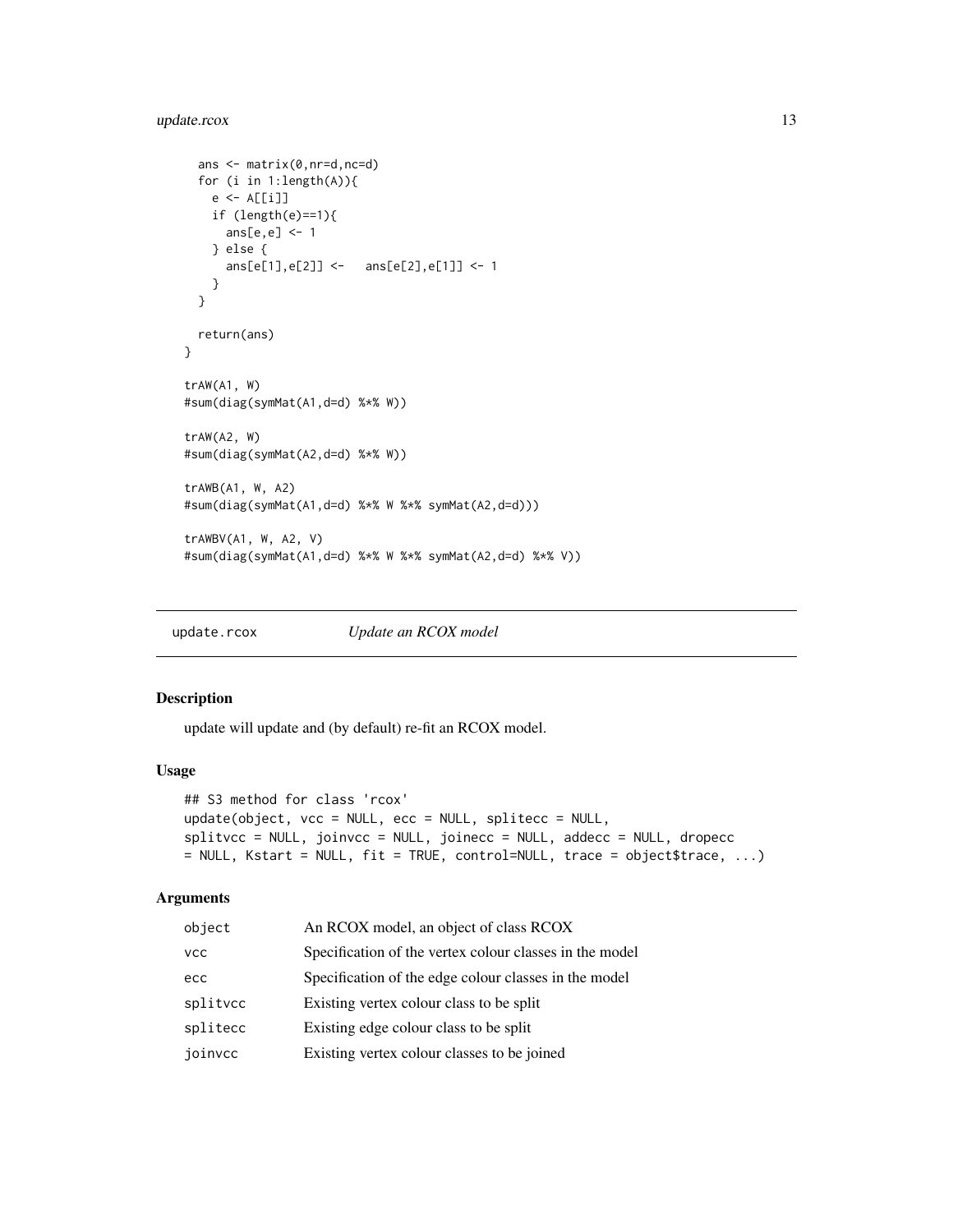<span id="page-13-0"></span>

| joinecc | Existing vertex colour classes to be joined           |
|---------|-------------------------------------------------------|
| addecc  | New edge colour classes to be added                   |
| dropecc | Existing vertex color classes to be dropped (deleted) |
| Kstart  | A start value for K                                   |
| fit     | Should the updated model be fitted.                   |
| control | A list of control parameters.                         |
| trace   | For debugging purposes                                |
|         | Additional arguments, currently not used.             |

#### Value

A new model object of class 'rcox'.

#### Warning

Only one of the arguments pertaining to edge colour classes (i.e. ecc, splitecc, joinecc, dropecc, addecc) should be applied at the time. Likewise for the arguments pertaining to the vertex colour classes.

The result will otherwise be highly unpredictable and is likely to cause an error.

#### Author(s)

Søren Højsgaard, sorenh@agrsci.dk

#### See Also

[rcox](#page-7-1)

#### Examples

```
data(math)
gm = -al:an:stvcc = list(~me+st, ~ve+an, ~al)
ecc = list(~me:ve+me:al, ~ve:al+al:st)
m1 <- rcox(gm=gm, vcc=vcc, ecc=ecc, data=math, method='matching', trace=0)
update(m1, joinvcc=list(~me+st, ~ve+an))
update(m1, joinecc=list(~al:an, ~an:st))
update(m1, splitvcc=~ve+an)
update(m1, splitecc=~me:ve+me:al)
update(m1, dropecc=list(~me:st+st:an,~al:an,~st:al))
update(m1, addecc=list(~an:me+st:ve))
```